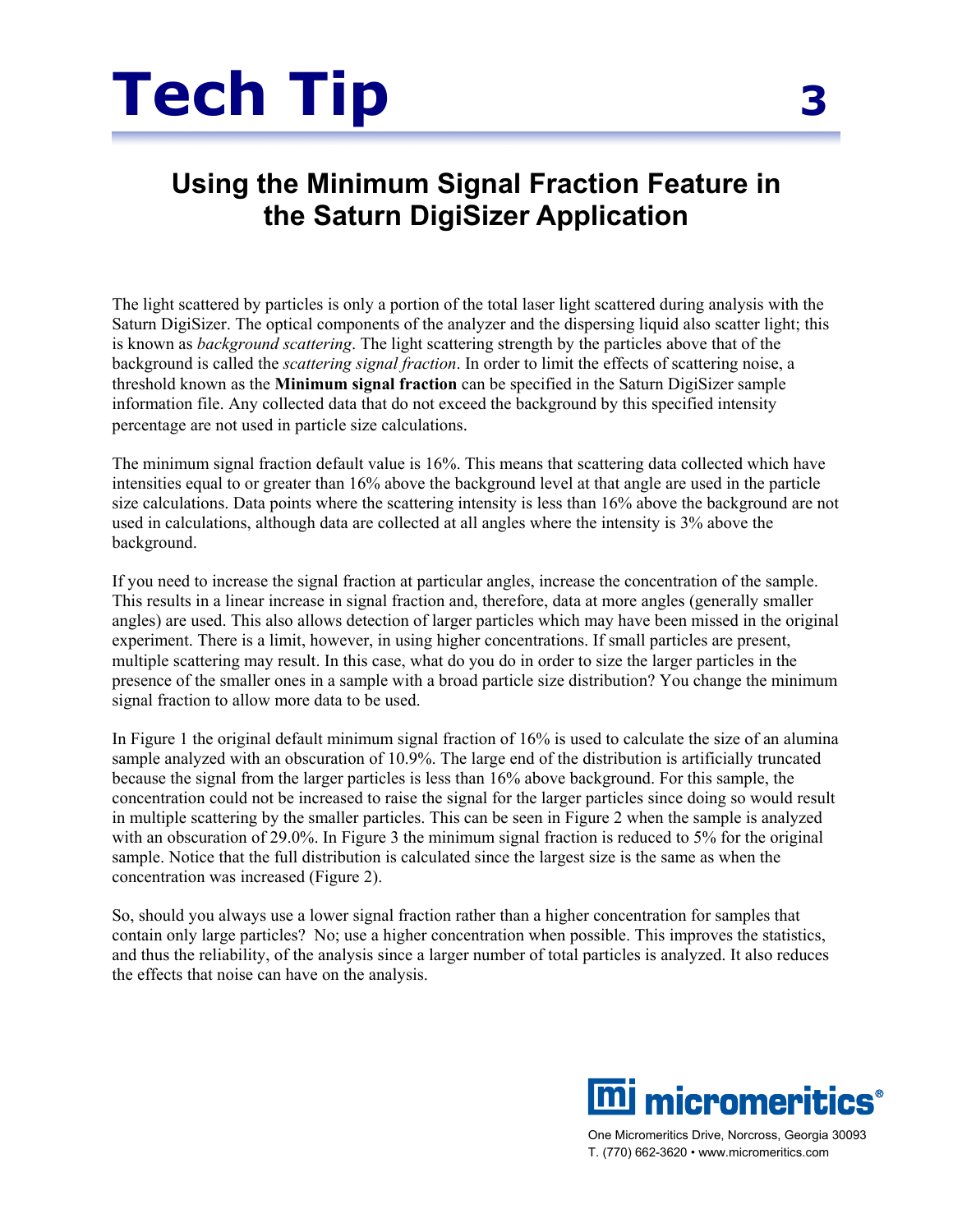To access the **Minimum signal fraction** field: With the desired file open and your sample presentation in the Advanced format, click the **Material Properties** tab. Then click **Options**; the Scattering Model Advanced Options dialog is displayed.

| Scattering Model Advanced Options<br>$\vert x \vert$                                                                                                  |                                                                                     |                     |
|-------------------------------------------------------------------------------------------------------------------------------------------------------|-------------------------------------------------------------------------------------|---------------------|
| <b>Refractive Indices</b>                                                                                                                             | <b>Available Models</b>                                                             | <b>Smoothing</b>    |
| (1.760, 1.0000000), 1.331                                                                                                                             | (1.520, 0.0000000), 1.400<br>(1.520, 0.0000000), 1.422<br>(1.544, 0.0000000), 1.422 | $C$ Low<br>⊙ Medium |
| Generate                                                                                                                                              | (1.580, 0.0001000), 1.331<br>(1.588, 0.0001000), 1.331<br>1.800, 1.00000001, 1.331  | $\cap$ High         |
| $\nabla$ Truncate data at scattering angle<br>180.0<br>degrees                                                                                        |                                                                                     |                     |
| 16.0 x<br>Minimum signal fraction                                                                                                                     |                                                                                     |                     |
| Changes to these options AFTER data have been collected will not<br><b>Apply changes</b><br>be applied unless the "Apply Changes" button is selected. |                                                                                     |                     |
| <b>Generation Status</b><br>Model:                                                                                                                    |                                                                                     |                     |
| <b>Start Time:</b>                                                                                                                                    |                                                                                     |                     |
| <b>Est. Completion Time:</b>                                                                                                                          |                                                                                     |                     |
|                                                                                                                                                       |                                                                                     |                     |
|                                                                                                                                                       | 0%                                                                                  |                     |
| 0K                                                                                                                                                    | Cancel                                                                              |                     |
|                                                                                                                                                       |                                                                                     |                     |

Edit the value in the **Minimum signal fraction** field, then click **Apply changes** to recalculate the particle size distribution with the new minimum signal fraction.



*Figure 1. Alumina sample analyzed at 10.9% obscuration and 16% minimum signal fraction.*